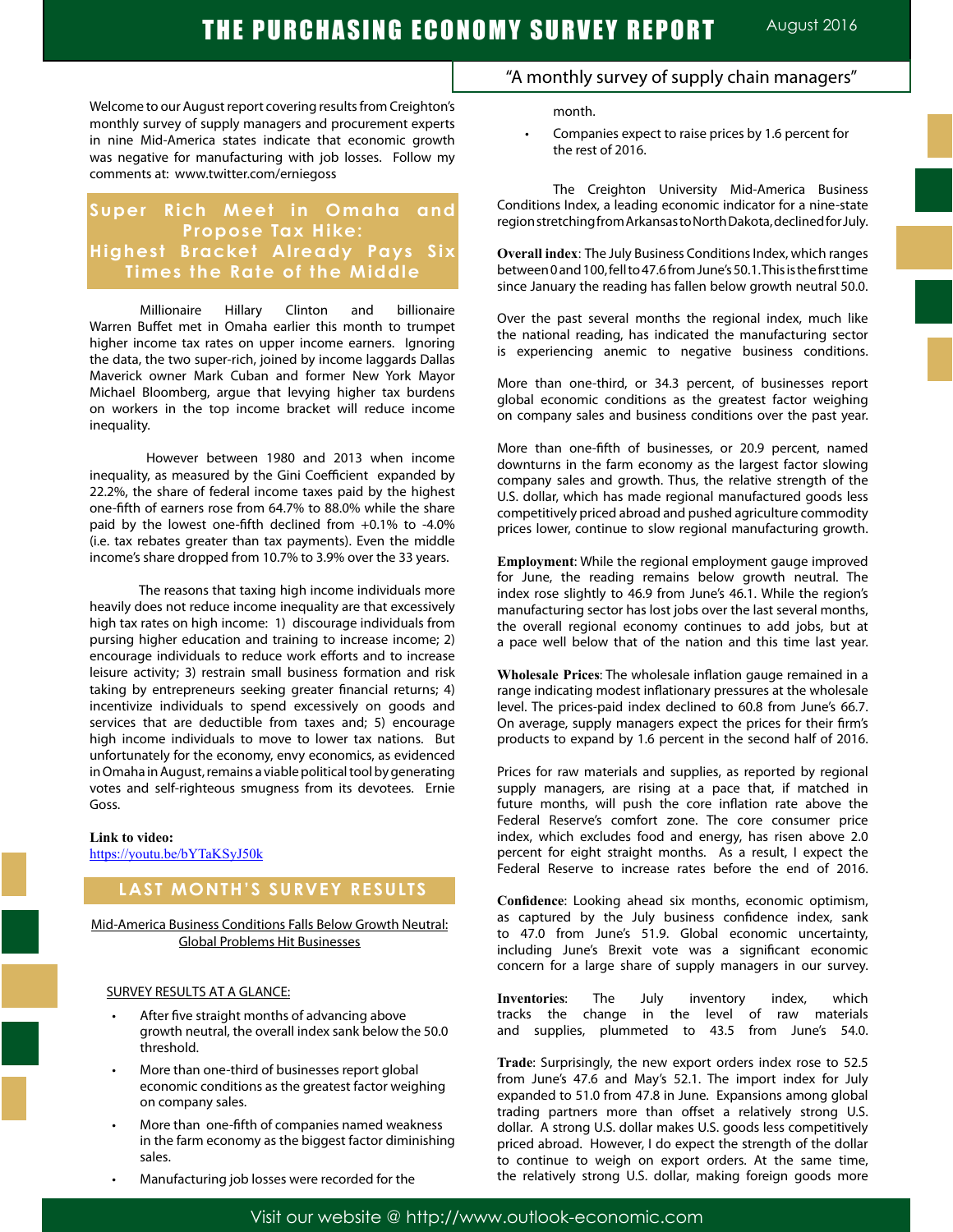## THE PURCHASING ECONOMY SURVEY REPORT August 2016

## THE PURCHASING ECONOMY SURVEY REPORT

|            | "A monthly survey of supply chain managers"                                                         |
|------------|-----------------------------------------------------------------------------------------------------|
|            | Survey results for August will be released on the first business day<br>of next month, September 1. |
| nd         |                                                                                                     |
| ıat        | Follow Goss on twitter at http://twitter.com/erniegoss                                              |
|            | For historical data and forecasts visit our website at:                                             |
|            | http://www2.creighton.edu/business/economicoutlook/                                                 |
| ١or        |                                                                                                     |
| 00.        |                                                                                                     |
|            |                                                                                                     |
|            |                                                                                                     |
|            |                                                                                                     |
|            |                                                                                                     |
|            |                                                                                                     |
|            |                                                                                                     |
| ter        |                                                                                                     |
| er/        |                                                                                                     |
| le,        |                                                                                                     |
|            |                                                                                                     |
|            |                                                                                                     |
| by         |                                                                                                     |
| ng         |                                                                                                     |
|            |                                                                                                     |
| ch         |                                                                                                     |
| en         |                                                                                                     |
|            |                                                                                                     |
|            |                                                                                                     |
| ٦e,        |                                                                                                     |
|            |                                                                                                     |
|            |                                                                                                     |
|            |                                                                                                     |
|            |                                                                                                     |
|            |                                                                                                     |
| es         |                                                                                                     |
| ly.        |                                                                                                     |
| y).        |                                                                                                     |
| he         |                                                                                                     |
|            |                                                                                                     |
|            |                                                                                                     |
| 21,        |                                                                                                     |
| ets<br>ile |                                                                                                     |
| set        |                                                                                                     |
|            |                                                                                                     |
| ng         |                                                                                                     |
|            |                                                                                                     |
| ١or        |                                                                                                     |
| er         |                                                                                                     |
| ısh        |                                                                                                     |
| in         |                                                                                                     |
| to         |                                                                                                     |
|            |                                                                                                     |
|            |                                                                                                     |
|            |                                                                                                     |
|            |                                                                                                     |
|            |                                                                                                     |
|            |                                                                                                     |
| are        |                                                                                                     |
| uri        |                                                                                                     |
| els'       |                                                                                                     |
| ıat        |                                                                                                     |
| ı.         |                                                                                                     |
|            |                                                                                                     |

# "A monthly survey of supply chain managers"

August 2016

competitively priced in the U.S., boosted imports for the month.

**Other components**: Components of the July Business Conditions Index were new orders at 41.9, down from 46.8 in June; production or sales were 47.6 for July unchanged from June; and delivery speed of raw materials and supplies rose to 58.3 from last month's 55.4.

The Creighton Economic Forecasting Group has conducted the monthly survey of supply managers in nine states since 1994 to produce leading economic indicators of the Mid-America economy. States included in the survey are Arkansas, Iowa, Kansas, Minnesota, Missouri, Nebraska, North Dakota, Oklahoma and South Dakota.

The forecasting group's overall index, referred to as the Business Conditions Index, ranges between 0 and 100. An index greater than 50 indicates an expansionary economy over the course of the next three to six months. The Business Conditions Index is a mathematical average of indices for new orders, production or sales, employment, inventories and delivery lead time. This is the same methodology, used since 1931, by the Institute for Supply Management, formerly the National Association of Purchasing Management.

## **MID-AMERICA STATES**

#### ARKANSAS

Arkansas' overall index for July, or leading economic indicator, fell to 47.3 from June's 48.5. Components of the index from the monthly survey of supply managers were new orders at 41.0, production or sales at 46.8, delivery lead time at 57.6, inventories at 44.3, and employment at 46.9. Job losses for durable goods producers more than offset gains for nondurable goods manufacturers for July.

#### IOWA

The July Business Conditions Index for Iowa slipped to 47.9 from June's 50.3. Components of the index from the monthly survey of supply managers were new orders at 41.1, production or sales at 46.9, delivery lead time at 58.3, employment at 47.4, and inventories at 45.8. Over the last 12 months, Iowa has lost almost 7,000 manufacturing jobs with all losses recorded among durable or heavy manufacturing firms. Losses have been significant for firms linked to agriculture, such as agricultural equipment producers and metal manufacturers. On the other hand, food processors in the state continue to expand according to July survey results.

#### KANSAS

The Kansas Business Conditions Index for July sank to 47.0 from 48.4 in June. Components of the leading economic indicator from the monthly survey of supply managers were new orders at 40.9, production or sales at 49.9, delivery lead time at 54.0, employment at 46.7, and inventories at 43.7. Over the past 12 months, Kansas has lost approximately 1,000 manufacturing jobs with the heavy or durable goods producers suffering almost all of the reductions. On the other hand, food processors are expanding, but with minimal job gains. MINNESOTA

The July Minnesota Business Conditions Index declined slightly to 51.2 from 51.6 in June. Components of the index from the monthly survey of supply managers were new orders at 48.1, production or sales at 47.4, delivery lead time at 55.1, inventories at 49.9, and employment at 55.4. Minnesota's manufacturing sector is adding jobs with nondurable goods producers' job gains more than offsetting job losses for heavy or durable goods producers. But within the durable goods sector, technology manufacturers, such as medical equipment producers, continue to experience positive growth.

#### MISSOURI

- The US economy grew just 1.2% in the second quart of 2016 and has now grown at an average of 1.2% ov the past 12 months. At this stage in the business cycl growth should be triple this.
- Between July 2015 and July 2016, wages expanded only 2.6%. Subtract inflation and workers are seeing little reason for joy.
- Between June 2015 and June 2016, the core CPI, which excludes food and energy, rose by 2.3% and has rise above 2.0% for 8 straight months.
- The U.S. trade deficit climbed by \$44.5 billion in Jur its highest level in 10 months.

The July Business Conditions Index for Missouri sank to a still regional high of 52.3 from June's 54.0, also a regional high. Components of the index from the survey of supply managers were new orders at 47.8, production or sales at 51.7, delivery lead time at 59.9, inventories at 49.9, and employment at 52.2. After expanding at a brisk pace beginning in the second half of 2013, vehicle manufacturers and related firms are now shedding jobs. However, more than offsetting these losses have been gains for nondurable goods producers including food processors in the state.

#### NEBRASKA

- CPI: On Sept. 16, the Bureau of Labor Statistics releas the consumer price index (CPI) for August, respectivel Keep an eye on the core CPI (excludes food and energy). The year-over-year growth has been above 2.0% for the past 9 months.
- • **Federal Reserve (Fed) Meetings:** On Sept. 20-21, the interest rate setting committee of the Fed meets to consider changing short-term interest rates. While they may not raise rates at this meeting, they may s the stage for a Dec. rate increase in their post-meeting statements.
- • **The Jobs Report:** On Sept. 2, the Bureau of Labor Statistics will release the August jobs report. Anoth very strong report (i.e. more than 200,000 jobs) will pu the Federal Reserve to raise rates at their meetings Sept. or Dec. There will be no rate hike in Nov. due the elections.

The July Business Conditions Index for Nebraska fell to 47.0 from 51.5 in June. Components of the index from the monthly survey of supply managers were new orders at 44.4, production or sales at 46.7, delivery lead time at 58.9, inventories at 43.7, and employment at 41.4. Gains among nondurable goods producers, including food processors, were more than offset by losses from durable goods manufacturers such as agricultural equipment producers.

#### NORTH DAKOTA

North Dakota's leading economic indicator for July once again sank below growth neutral 50.0. The Business Conditions Index for the month declined to 40.8, a regional low, and down from June's 41.3, also a regional low. Components of the overall index from the monthly survey of supply managers were new orders at 41.2, production or sales at 45.2, delivery lead time at 45.9, employment at 42.1, and inventories at 29.5. North Dakota is unique among the nine regional states because it has a heavy dependence on both agriculture and energy, two sectors that continue to experience negative growth. As a result, North Dakota's durable and nondurable goods producers are shedding jobs and experiencing pullbacks in economic activity.

#### **OKLAHOMA**

After moving above growth neutral for May, Oklahoma's Business Conditions Index has been below growth neutral 50.0 for two straight months. The July index sank to 45.2 from 48.1 in June. Components of the July survey of supply managers were new orders at 46.8, production or sales at 46.3, delivery lead time at 51.3, inventories at 39.6, and employment at 42.1. Over the last 12 months, Oklahoma has lost more than 12,000 manufacturing jobs with 90 percent of the losses recorded among durable or heavy manufacturing firms. Losses have been significant for metal manufacturers with links to the energy sector. On the other hand, food processors in the state continue to expand sales, but with only slight net new hiring.

#### **SOUTH DAKOTA**

The Business Conditions Index for South Dakota dipped to 50.2 from 51.1 in June. The index has been above growth neutral for seven straight months. Components of the overall index for July were new orders at 41.6, production or sales at 47.5, delivery lead time at 61.9, inventories at 51.0, and employment at 49.1. In terms of employment, South Dakota's manufacturing sector has added almost no net new jobs even as producers expanded sales and production. I expect the state's manufacturing sector to add jobs in the second half of 2016 with the overall state economy expanding at a slow, but positive pace.



l

Ĩ

## **THE BULLISH NEWS**

- U.S. home prices rose by 5.2% between May 2015 and May 2016. This marked the seventh straight month that growth has exceeded five percent.
- U.S. companies added 255,000 jobs in July as the labor force (unemployed + employed) expanded by  $407,00$

## **THE BEARISH NEWS**

## **WHAT TO WATCH**

## **Goss Eggs (Recent Dumb Economic Moves)**

• According to the WSJ, the Belgium government's welfa system awarded \$28,000 to terrorist Khalid el-Barraou before he blew himself and 16 innocents up in Brusse subway system, and just after he exited prison. Now th is a sure-fire method of reducing prisoner recidivism